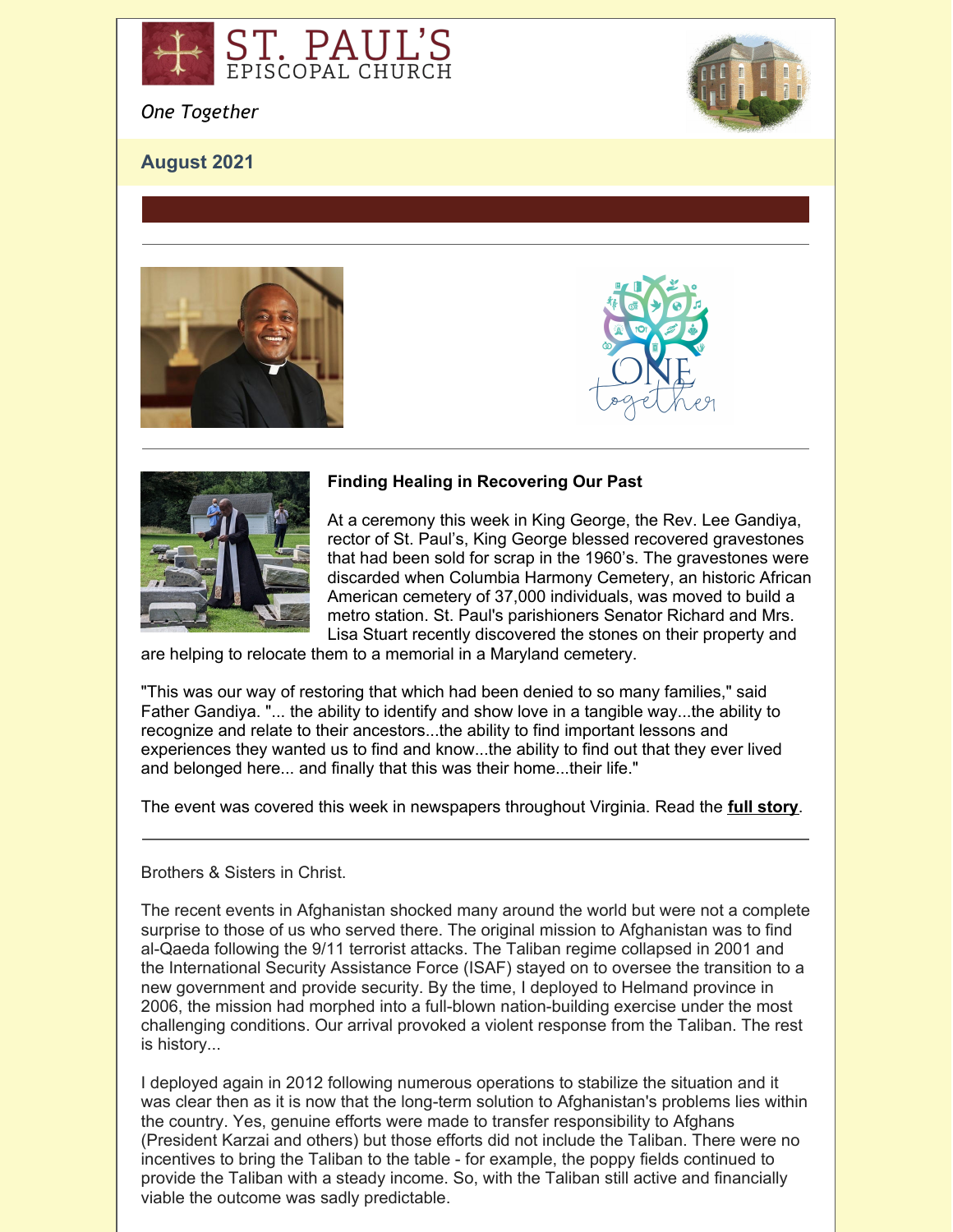Today, my heart grieves for the fallen, their families and friends, the wounded, civilians, refugees, and indeed for Afghanistan itself. "They shall grow not old, as we that are left grow old: Age shall not weary them, nor the years condemn. At the going down of the sun and in the morning. We will remember them. We will remember them." (For the Fallen, Laurence Binyon)

Moving forward, let us work alongside whatever government emerges out of Afghanistan. It is very clear that the Taliban will everything to avoid being exiled again and they will soon realize that governing is different from warfighting. To that end, we should lean on our British friends whose experience in regime transitions is second to none, evidenced by the many peaceful regime transitions to British Commonwealth Countries. One of the most amazing stories of cooperation even in warfare comes from the trenches of World War I. During the Christmas truce of 1914, not only did 100,00 British and German soldiers unofficially stop fighting, but in some places in Belgium, German soldiers and British soldiers met in No man's Land, singing Christmas carols, and exchanged gifts, food, souvenirs, and even engaged in short, casual football games. There are many other examples of this from Cyprus, Kosovo, Iraq, and now Afghanistan.

I accept that we should do everything in our power to protect our partners, but we should take great care lest we undermine any future efforts to build peace and stability in the region. Our loyalties to those who supported our war efforts should not blind us to the long-term human security needs of Afghanistan, the international community, and the USA. I fear that airlifting Afghanistan's best and brightest *en masse* could undermine Afghanistan's future prospects, peace, and stability in the region. Perhaps our partners and Afghanistan itself would be better served if we were to stay put and help the international community oversee the transition to a new regime and provide security. The human cost alone demands that we stay the course for Afghanistan and for our own war dead: U.S Service members through April: 2448; U.S. Contractors: 3,846; Afghan national military and police: 66,000; Coalition partners from NATO member states: 1,144; Afghan civilians: 47,245; Local fighters 51,191; Aid workers: 444 and Journalists: 72 (AP Aug 17, 2021) and still counting.

Finally, in memory of those who died, may we be better people, and in gratitude to God, may we live as those who are not their own but who are bought with a price. **Amen.**

Peace,

Lee Gandiya **Rector** 

#### **Heavy Hearts for Haiti**

The 7.2 magnitude earthquake that struck on August 14th, followed immediately by Tropical Storm Grace, has again focused our attention on the country of Haiti. This latest natural disaster comes when Haiti is already facing the pandemic, economic instability and civil unrest.

Haiti's multiple calamities continue to challenge our faith and our humanity....

Click here to read the full update from Fr. [Constant.](https://haiti-micah.us3.list-manage.com/track/click?u=058e092696e2ad78259d7c602&id=563970c945&e=cf70d0a6bc)

### **Good News to Share**

The cottage repairs are finished and it has been rented. (We still have a litte yard work to do when the weather permits to fill and grade the side yard for better drainage) Thanks to all who helped with this project.

#### **Upcoming Events**

Please watch the church announcements for celebrating " National Back to Church Sunday" on September 19.